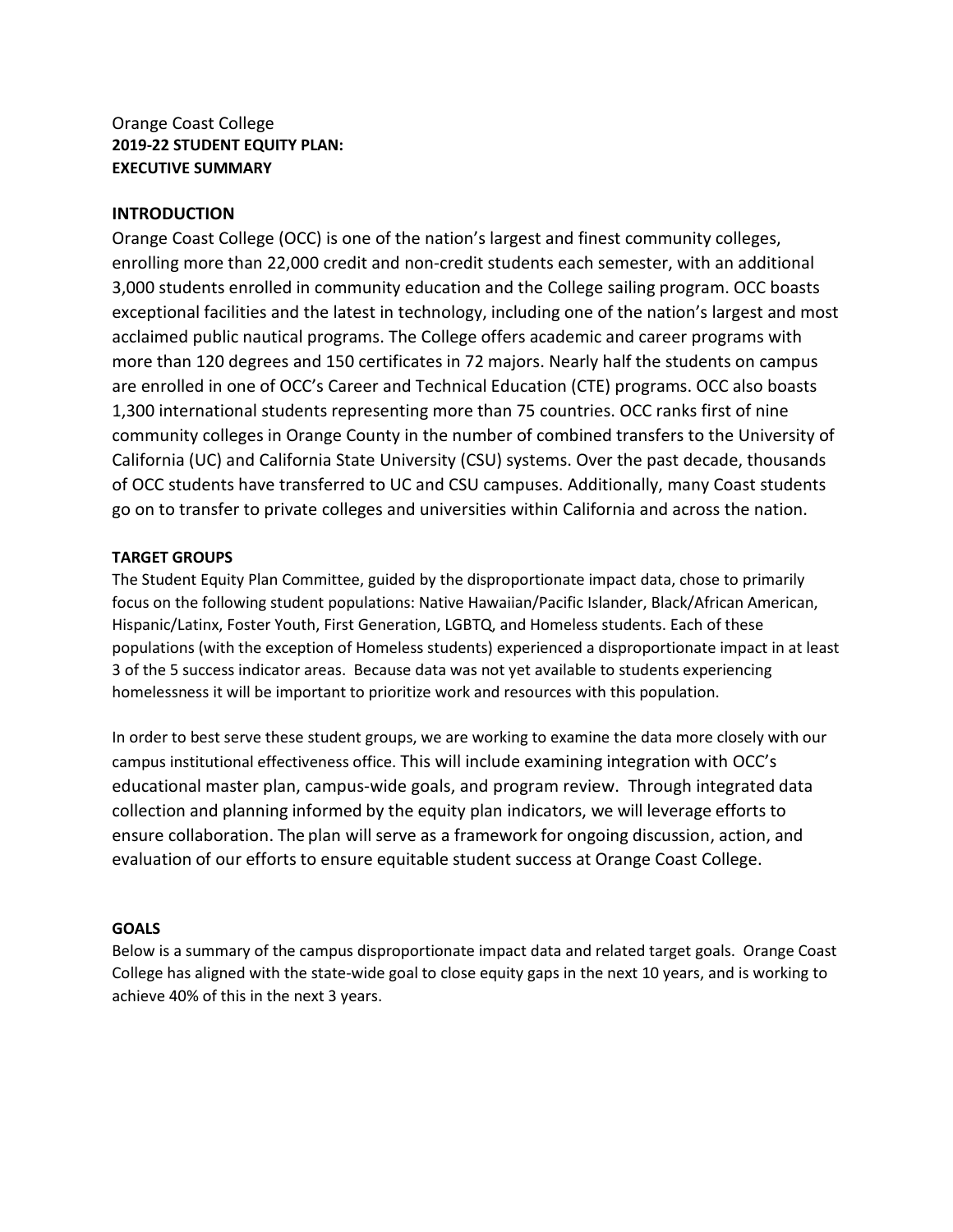#### **Access**

|                                           | 2017-18 Rate | 2021-22 Target<br>Rate | Total %<br><b>Increase</b> |
|-------------------------------------------|--------------|------------------------|----------------------------|
| <b>Overall</b>                            | 40.5%        | 44.5%                  | 4.0%                       |
| <b>Asian</b> - Female                     | 39.3%        | 43.3%                  | 4.1%                       |
| <b>Black or African American - Female</b> | 31.4%        | 38.6%                  | 7.2%                       |
| <b>Black or African American - Male</b>   | 34.7%        | 40.5%                  | 5.9%                       |
| <b>Filipino</b> - Female                  | 33.2%        | 39.6%                  | 6.4%                       |
| Hispanic or Latino - Female               | 38.3%        | 42.9%                  | 4.6%                       |
| Some other race - Female                  | 25.9%        | 35.3%                  | 9.3%                       |
| Some other race - Male                    | 34.3%        | 40.2%                  | 6.0%                       |
| <b>White - Female</b>                     | 38.9%        | 43.2%                  | 4.3%                       |
| <b>Foster Youth - Female</b>              | 32.3%        | 39.1%                  | 6.8%                       |
| <b>Foster Youth - Male</b>                | 26.0%        | 35.3%                  | 9.3%                       |
| <b>Veteran</b> - Female                   | 30.7%        | 38.1%                  | 7.4%                       |

#### **Retention**

To align with goals set in the college's Quality Focus Essay, this goal was set to 2% increase per year.

|                                                    | 2017-18 | 2021-22               | Total %                  |
|----------------------------------------------------|---------|-----------------------|--------------------------|
|                                                    | Rate    | <b>Target</b><br>Rate | Point<br><b>Increase</b> |
| <b>Overall</b>                                     | 72.1%   | 80.1%                 | 8.0%                     |
| <b>Black or African American - Female</b>          | 58.5%   | 71.1%                 | 12.6%                    |
| <b>Black or African American - Male</b>            | 62.6%   | 73.5%                 | 11.0%                    |
| <b>Hispanic or Latino - Male</b>                   | 70.1%   | 78.1%                 | 8.1%                     |
| Native Hawaiian or other Pacific Islander - Female | 52.9%   | 67.7%                 | 14.8%                    |
| White - Female                                     | 69.1%   | 77.6%                 | 8.5%                     |
| <b>First Generation - Female</b>                   | 68.1%   | 77.1%                 | 9.0%                     |
| <b>First Generation - Male</b>                     | 68.8%   | 77.5%                 | 8.7%                     |
| <b>LGBT</b> - Female                               | 65.9%   | 75.6%                 | 9.6%                     |
| <b>LGBT</b> - Male                                 | 65.3%   | 75.2%                 | 9.9%                     |

#### **Transfer to 4 Year Institution**

 To align with the Vision for Success, transfers to UC and CSU are targeted to increase to 2,511 by 2021- 22, while transfers to private or out-of-state institutions (607) are targeted to remain stable in this time frame. Thus, the target total number of transfers to 4-year institution is 3,118 by 2021-22, a percentage change of 24.3%.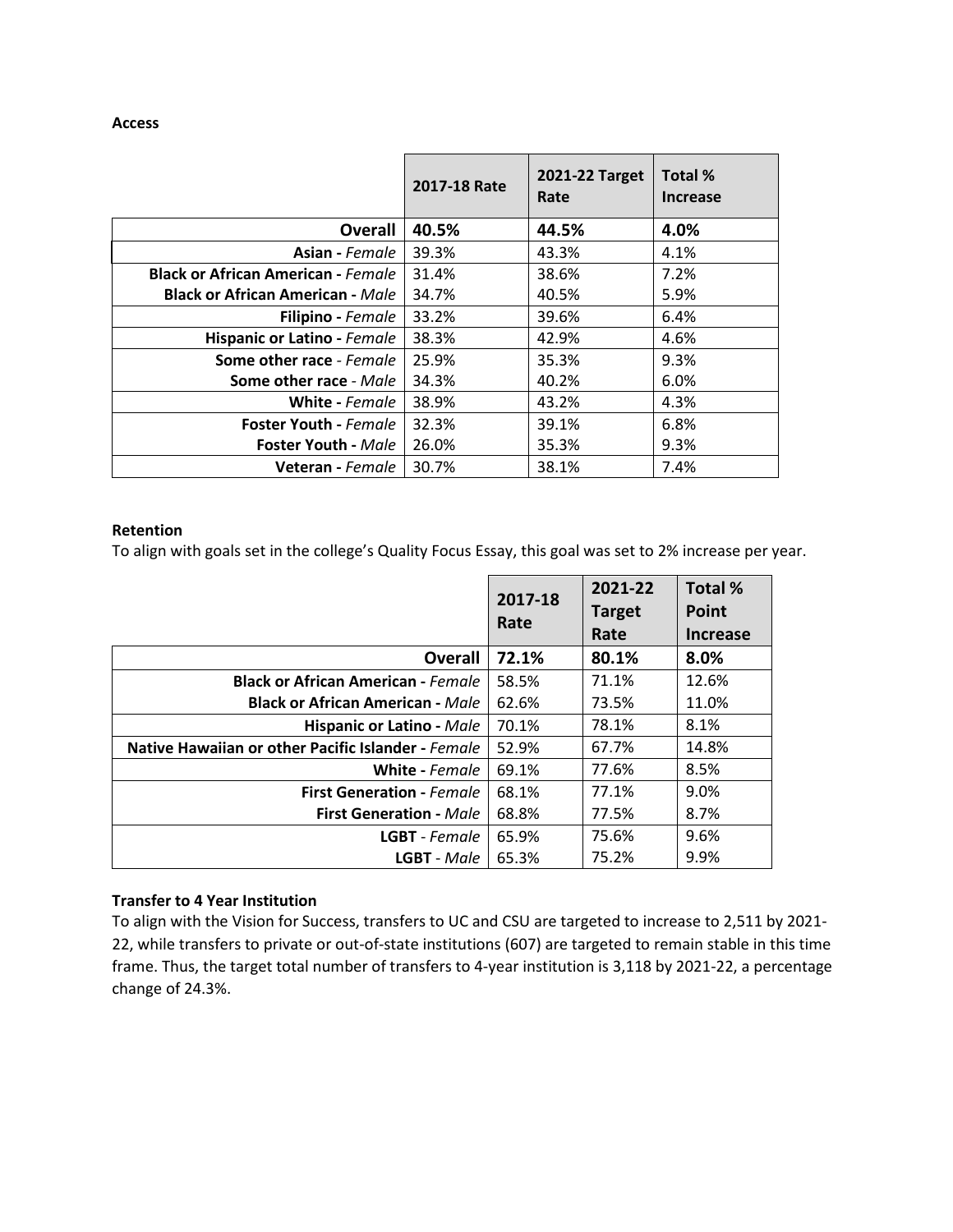|                                             | 2016-17<br>Count | 2021-22<br><b>Target</b><br>Count | <b>Total %</b><br>Change |
|---------------------------------------------|------------------|-----------------------------------|--------------------------|
| <b>Overall</b>                              | 2,509            | $^{\sim}3,118$                    | 24.3%                    |
| <b>Black or African American - Female</b>   | 12               | $^{\sim}$ 16                      | 31.3%                    |
| <b>Hispanic or Latino - Male</b>            | 288              | $^{\sim}374$                      | 30.0%                    |
| Native Hawaiian or other Pacific Islander - |                  | ~3                                |                          |
| Female                                      | $\overline{2}$   |                                   | 33.8%                    |
| Some other race - Female                    | 10               | $^{\sim}26$                       | 159.5%                   |
| Some other race - Male                      | 15               | $~^{\sim}32$                      | 114.2%                   |
| <b>First Generation - Female</b>            | 266              | $^{\sim}332$                      | 24.9%                    |
| <b>First Generation - Male</b>              | 239              | $^{\sim}301$                      | 25.8%                    |
| <b>LGBT</b> - Female                        | 30               | $^{\sim}40$                       | 33.3%                    |

#### **Completion of Transfer-level Math & English**

This goal doubles the number of students completing transfer-level math and English in their first year.

|                                                    | 2017-18<br>Rate | 2021-22<br><b>Target</b><br>Rate | Total %<br>Point<br><b>Increase</b> |
|----------------------------------------------------|-----------------|----------------------------------|-------------------------------------|
| <b>Overall</b>                                     | 16.1%           | 32.2%                            | 16.1%                               |
| American Indian or Alaska Native - Female          | 0.0%            | 21.8%                            | 21.8%                               |
| <b>Black or African American - Female</b>          | 3.7%            | 24.0%                            | 20.3%                               |
| <b>Black or African American - Male</b>            | 0.0%            | 21.8%                            | 21.8%                               |
| Hispanic or Latino - Female                        | 9.1%            | 27.9%                            | 18.8%                               |
| Hispanic or Latino - Male                          | 8.2%            | 27.4%                            | 19.2%                               |
| Native Hawaiian or other Pacific Islander - Female | 0.0%            | 21.8%                            | 21.8%                               |
| White - Male                                       | 13.4%           | 30.0%                            | 16.6%                               |
| Disabled - Female                                  | 1.8%            | 22.9%                            | 21.1%                               |
| Disabled - Male                                    | 5.2%            | 24.9%                            | 19.7%                               |
| <b>First Generation - Female</b>                   | 12.4%           | 29.6%                            | 17.2%                               |
| <b>First Generation - Male</b>                     | 11.4%           | 29.1%                            | 17.7%                               |
| <b>Foster Youth - Female</b>                       | 0.0%            | 21.8%                            | 21.8%                               |
| <b>Foster Youth - Male</b>                         | 4.5%            | 24.5%                            | 19.9%                               |
| <b>LGBT</b> - Female                               | 5.9%            | 25.4%                            | 19.5%                               |
| <b>LGBT</b> - Male                                 | 7.1%            | 26.1%                            | 18.9%                               |
| <b>Veteran</b> - Male                              | 4.9%            | 24.7%                            | 19.8%                               |

#### **Completion: Vision for Success**

 To align with the Vision for Success goal, the target number for this measure is set to 2,810, which equals a percentage change of 18.2%.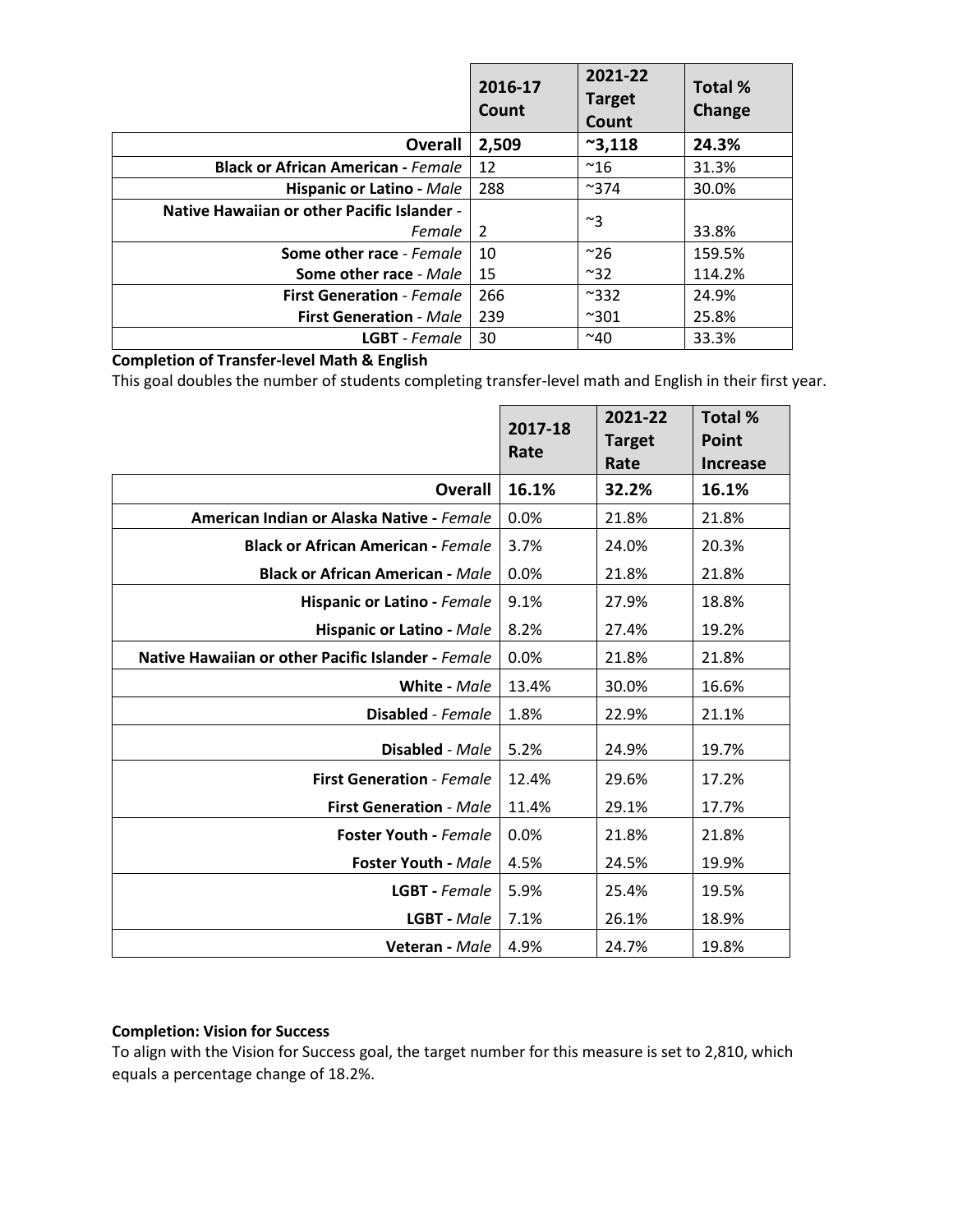|                                             | 2016-17 Count  | 2021-22<br><b>Target Count</b> | % Change |
|---------------------------------------------|----------------|--------------------------------|----------|
| Overall                                     | 2,378          | $^{\sim}$ 2,810                | 18.2%    |
| American Indian or Alaska Native - Female   | $\mathbf{1}$   | ~2                             | 64.9%    |
| American Indian or Alaska Native - Male     | 1              | ~2                             | 71.4%    |
| <b>Black or African American - Female</b>   | 9              | $~^{\sim}$ 14                  | 51.7%    |
| <b>Black or African American - Male</b>     | 12             | $~^{\sim}19$                   | 55.2%    |
| <b>Filipino</b> - Female                    | 13             | $^{\sim}16$                    | 23.3%    |
| <b>Hispanic or Latino - Male</b>            | 306            | $^{\sim}370$                   | 20.9%    |
| Native Hawaiian or other Pacific Islander - |                |                                |          |
| Female                                      | $\overline{2}$ | $~^{\sim}$ 3                   | 39.1%    |
| <b>First Generation - Male</b>              | 253            | $^{\sim}329$                   | 30.1%    |
| <b>Foster Youth - Male</b>                  | 8              | $^{\sim}$ 12                   | 49.6%    |
| <b>LGBT</b> - Female                        | 33             | $~^{\sim}$ 42                  | 26.2%    |
| <b>LGBT</b> - Male                          | 18             | ~27                            | 50.1%    |

#### **EXPENDITURES**

 Orange Coast College has developed a Student Equity Program to work directly with students of disproportionately impacted student populations, develop funding opportunities for faculty projects, and provide professional development opportunities around equitable practices and cultural awareness for faculty and staff. Expenditures represent the following:

- Personnel: 50%
	- o Student Equity Manager
	- o Student Equity Specialists including Veteran's, Foster Youth (4) Counselors (2.5) Equity Student Ambassadors (6)
- Faculty Projects: 20%
	- o Expanded Tutoring Program
	- o Supplemental Instruction Program
	- o Umoja Program
	- o CLEEO Program
	- o Puente Program
	- o Transfer Opportunity Program
- Direct Aid to Students: 22%
- Professional Development: 4%
- Campus Awareness Events and Activities: 2%
- Supplies & Equipment: 2%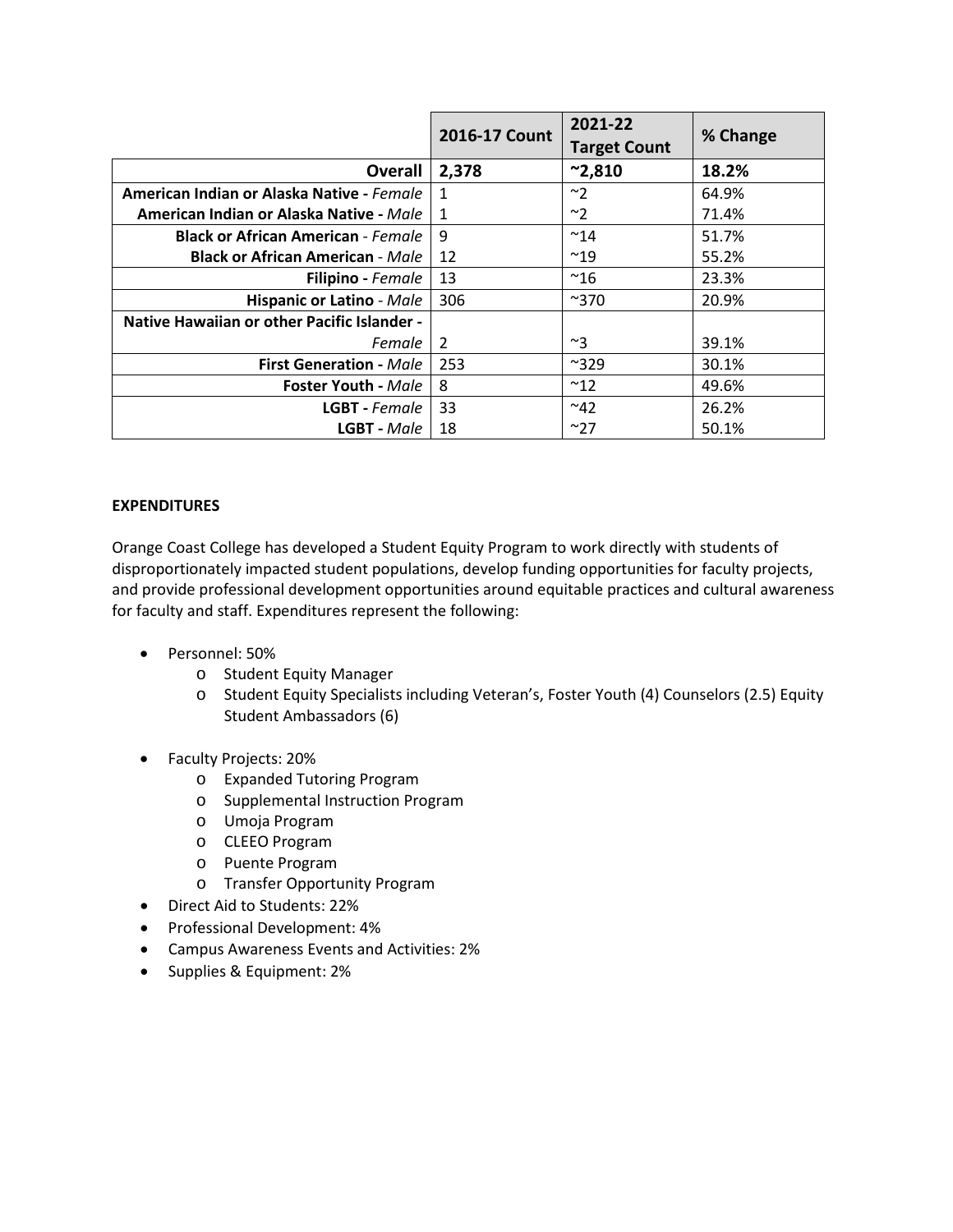#### **ACTIVITIES**

#### **Research**

 and Foster Youth in the Transfer success indicator, and developing a longitudinal study to track the Student Equity works closely with the Office of Institutional Effectiveness and the Student Success Collaborative to develop access strategies for additional data to support equity research goals. The research activities include clarifying Access data, disaggregating ESL and Basic Skills data by gender for each of the disproportionately impacted populations, identifying potential data sources for Veterans effect of programs on transfer rate.

 created and designed to monitor and report progress along the success indicators. Through relevant and and focus on recruiting or marketing outreach to improve on specific goals. The opportunity presented Among the research activities, a dashboard-based Student Equity Program Information System has been timely access to data by faculty and staff, early access to negative trends will allow for quicker action by the Student Equity Program Information System is to provide the end user with the dashboards and reports which makes it easy to interpret trends to make informed decisions.

 (TracDat). As such, equity projects are aligned with the college's goals and objectives to mainstream into monitored and tracked the same as other college efforts. Additionally, as equity projects move out of Additionally, Student Equity at OCC has aligned with integrated planning by incorporating funding projects into the college's integrated outcomes, program review and planning software system the college's planning processes. Additionally, equity data are included in program review and integrated into the college's planning processes, incorporating equity indicators and data into the college's current integrated planning system. The college currently has clearly defined SLO/AUO outcomes, program review and planning processes supported by the TracDat database. Augmenting equity projects and indicators into this has established a system that allows these efforts to be the piloting phase, they can be mainstreamed into current departmental planning and/or resource allocation processes.

#### **Program Activities**

 In order to meet the goals set out above, Student Equity has been collaborating widely with campus and high school partners particularly in identifying potential barriers to student success that may have caused the apparent disproportionate impact. Student Equity works with department heads for special populations (Guardian Scholars, Veterans, Disabled Students [DSPS]), Instructional Divisions and Departments (Office of Instruction, English, ESL and Math), and campus committees and groups (Academic Senate, Curriculum Committee, International and Multicultural Committee [IMC], Transfer Center, and SSSP).

 Student Equity at OCC has also been collaborating with the Student Success & Enrollment Committee to this is particularly the case with our Probation/Disqualification activities, including Early Alert, and the ongoing development of our intervention system/protocol. ensure that overlapping goals and activities involve all necessary parties. For SSSP and Student Equity,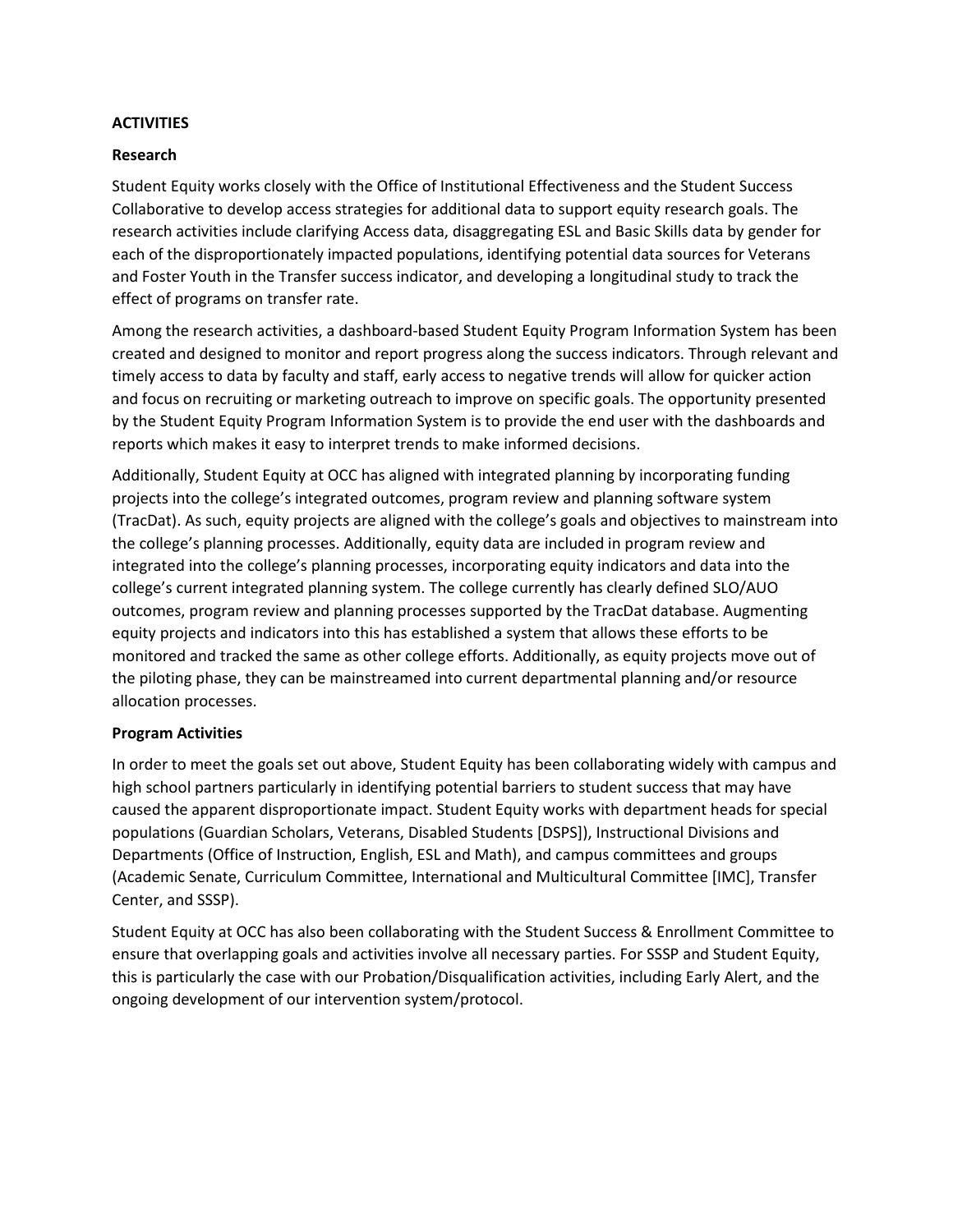#### Projects:

#### *Expanded Tutoring*

 The purpose of this project is to provide additional academic support to underrepresented student groups as identified in the OCC Student Equity Plan with the goal of decreasing achievement gaps in student success rates and improving course completion. The plan involves providing tutorial services to these student groups that are above and beyond what is typically offered to students (individual appointments, extra time with a tutor, special topic workshops, etc) in the Student Success Center and providing tutorial services in the program areas, if desired.

#### *Supplemental Instruction*

 lesson plans, conduct two 1 hour study groups per week, maintain 2 hours of drop-in tutoring at the Success Center, and attend training sessions. The sessions are focused on review of the class material. participation is encouraged through small group activities, discussions and voicing questions and The Supplemental Instruction Program targets traditionally difficult academic subjects (those that have a 60% or lower success rate) and provides regularly scheduled, out-of-class, peer facilitated sessions. Supplemental Instruction leaders attend all class sessions, meet weekly with the instructor, create Participants have the opportunity to learn and practice effective learning strategies. Student concerns.

#### *Umoja*

 add their voice and their story to the collective voices and stories of the African Diaspora. Umoja is a student success program open to all students and is specifically designed to increase the retention and success rates of African-American students. The Umoja Program is a Learning Community that offers student success classes, English, Math, and History classes which strives to educate the whole student informed by an ethic of love and its vital power. Academic success is also achieved through educational counseling, workshops, cultural events, mentoring, and personal development. The learning experience within Umoja will deliberately and intentionally provide each individual the opportunity to

#### *CLEEO Project*

 including a series of academic workshops followed by summit presentations. Workshops and awareness within our campus community. A curricular focus is placed on inclusiveness of Latin@ topics Funding is requested for CLEEO Project Summit Presentations to provide Latin@ access and success. (Counseling Latin@s for Equity and Engagement at Orange Coast College) consists of various activities presentations feature prominent guest scholars sharing their cross-cultural scholarly work and raising with the intent to increase cross-cultural competency. The intent to provide role models that contribute to Latin@ persistence in encouraging completion of Associates, Bachelors, and Postgraduate degrees.

#### CONTACT PERSON/STUDENT EQUITY Manager

 [\(msandoval46@occ.cccd.edu\)](mailto:msandoval46@occ.cccd.edu), under the direction of Steve Tamanaha [\(stamanaha@occ.cccd.edu\)](mailto:stamanaha@occ.cccd.edu) Dean, The Student Equity Manager at Orange Coast College is Maricela Sandoval Student Success and Support Services.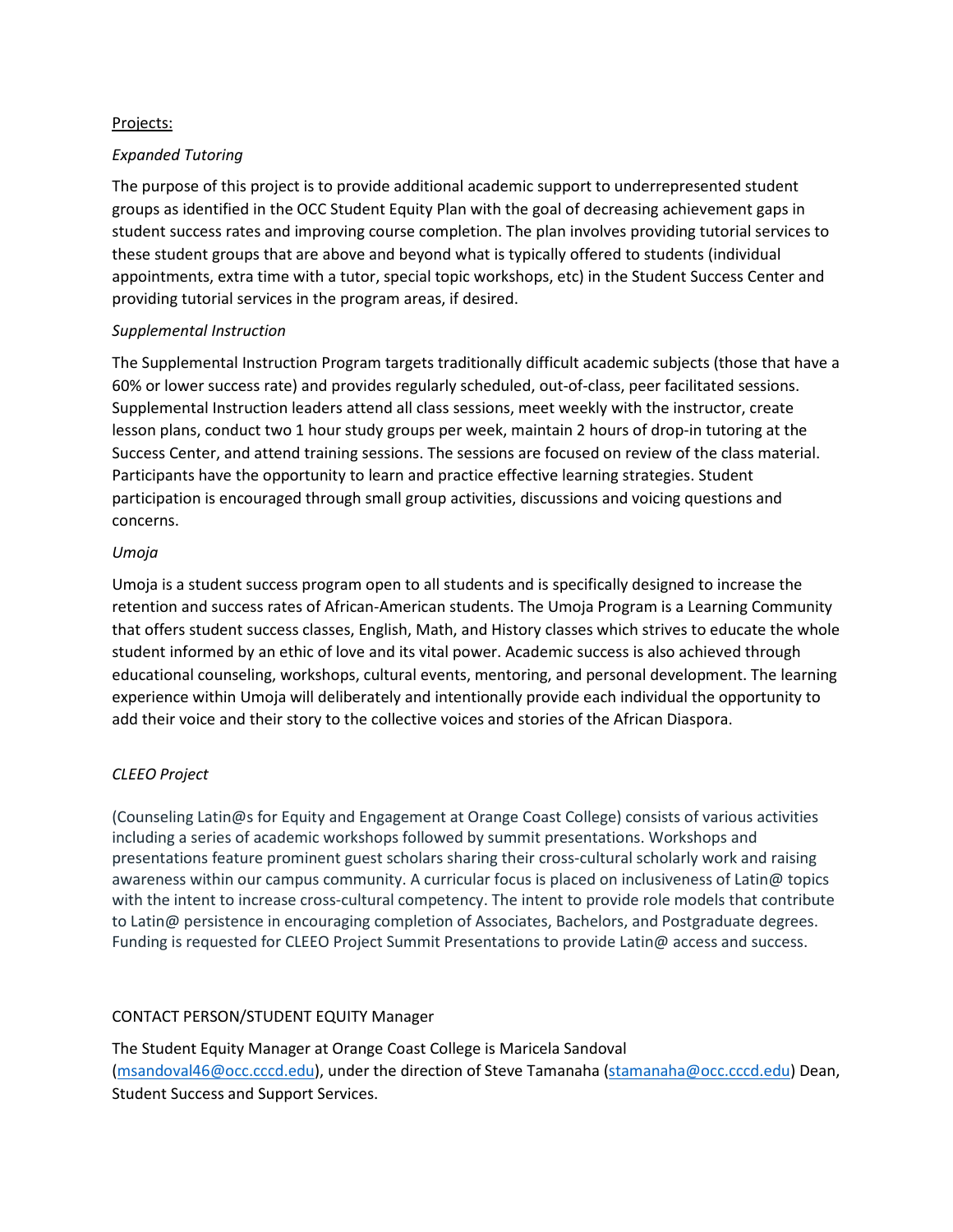# 2019-22 Student Equity Plan Orange Coast College *Data and Activities*

# 1 ACCESS

Among all applicants in the previous or selected year, the proportion who enrolled in a community college in the selected year.

|                                           | 2015-16                   | 2016-17  | 2017-18 |
|-------------------------------------------|---------------------------|----------|---------|
| Asian - Female                            |                           |          | X       |
| <b>Black or African American - Female</b> | X                         | <b>X</b> | X       |
| <b>Black or African American - Male</b>   |                           | X        | X       |
| <b>Filipino</b> - Female                  | X                         | X        | X       |
| Hispanic or Latino - Female               | $\boldsymbol{\mathsf{x}}$ | X        | X       |
| Some other race - Female                  | $\mathsf{x}$              | X        | X       |
| Some other race - Male                    |                           |          | X       |
| White - Female                            | $\boldsymbol{\mathsf{x}}$ | x        | X       |
| <b>Foster Youth - Female</b>              | $\mathsf{x}$              | X.       | X       |
| <b>Foster Youth - Male</b>                |                           |          | X       |
| Veteran - Female                          |                           |          | X       |

#### **THREE-YEAR TRENDS: DISPROPORTIONATELY IMPACTED GROUPS**

**NOTE**: Areas marked with an 'x' and shaded in dark blue indicate that this subgroup was identified as a disproportionately impacted (DI) group.

### 1.1 PROPOSED OVERALL COLLEGE GOAL: 1% INCREASE PER YEAR, YIELDING 44.5% BY 2021-22

|                                           | 2017-18<br>Count | 2017-18 Rate | 2021-22<br>Projected<br><b>Count</b> | 2021-22<br><b>Target Rate</b> | Total %<br>Increase |
|-------------------------------------------|------------------|--------------|--------------------------------------|-------------------------------|---------------------|
| <b>Overall</b>                            | 25,223           | 40.5%        | $^{\sim}$ 27,723                     | 44.5%                         | 4.0%                |
| <b>Asian</b> - Female                     | 2,594            | 39.3%        | $^{\sim}$ 2,862                      | 43.3%                         | 4.1%                |
| <b>Black or African American - Female</b> | 367              | 31.4%        | $^{\sim}451$                         | 38.6%                         | 7.2%                |
| <b>Black or African American - Male</b>   | 447              | 34.7%        | $^{\sim}523$                         | 40.5%                         | 5.9%                |
| <b>Filipino</b> - Female                  | 302              | 33.2%        | $^{\sim}361$                         | 39.6%                         | 6.4%                |
| Hispanic or Latino - Female               | 4563             | 38.3%        | $^{\sim}5,113$                       | 42.9%                         | 4.6%                |
| <b>Some other race - Female</b>           | 62               | 25.9%        | $^{\sim}84$                          | 35.3%                         | 9.3%                |
| <b>Some other race - Male</b>             | 74               | 34.3%        | $^{\sim}$ 87                         | 40.2%                         | 6.0%                |
| <b>White</b> - Female                     | 4,194            | 38.9%        | $^{\sim}4,659$                       | 43.2%                         | 4.3%                |
| <b>Foster Youth - Female</b>              | 172              | 32.3%        | $^{\sim}208$                         | 39.1%                         | 6.8%                |
| <b>Foster Youth - Male</b>                | 159              | 26.0%        | $^{\sim}$ 216                        | 35.3%                         | 9.3%                |
| <b>Veteran</b> - Female                   | 47               | 30.7%        | $^{\sim}58$                          | 38.1%                         | 7.4%                |

### 1.2 ACCESS STRATEGIES:

• Explore outreach with high schools to explore possible female-centered groups/initiatives/etc. that we can partner with to increase number of females who enroll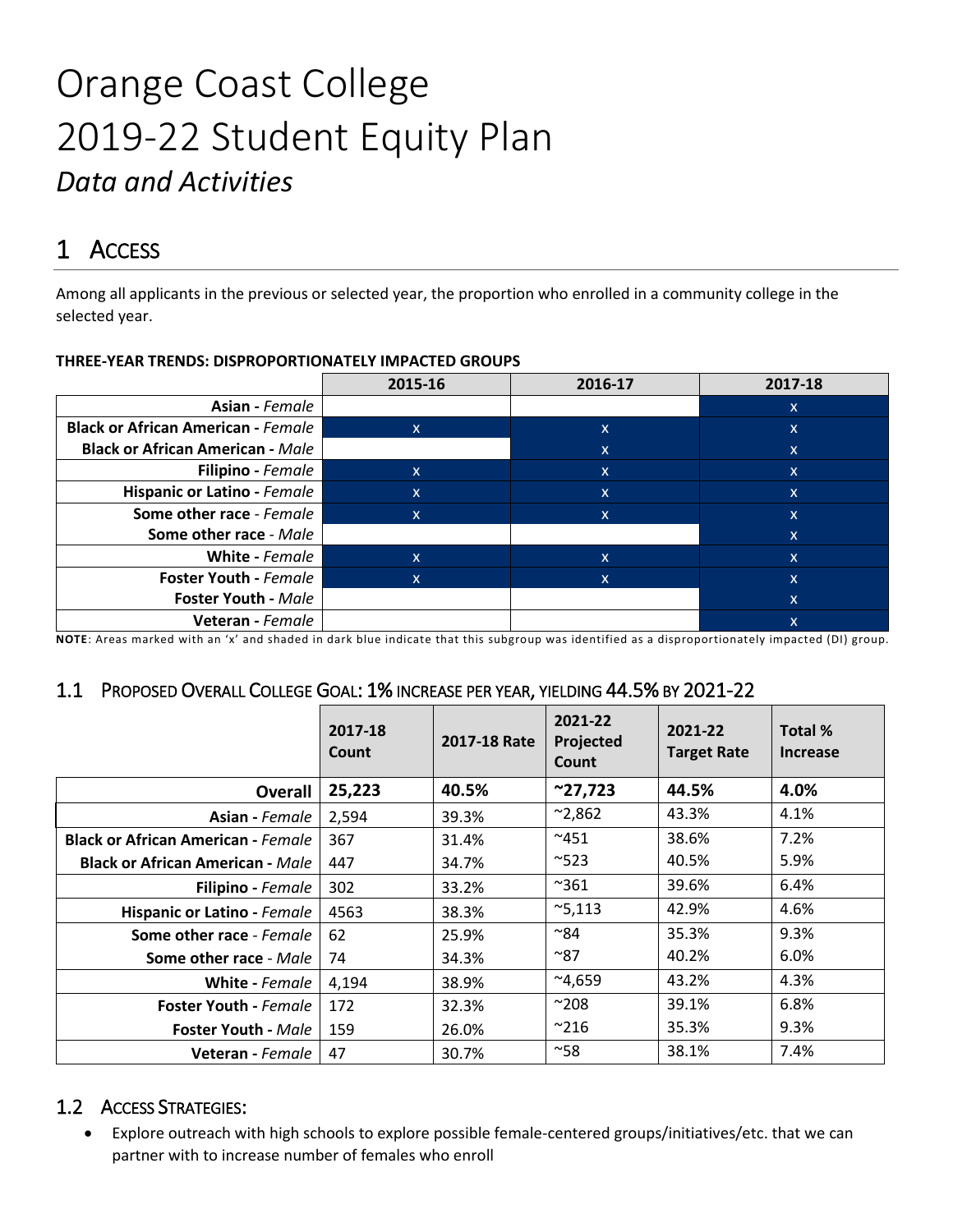- Partnership with STEM Center
- disadvantaged, mothers, etc.) • Investigate data to further identify what barriers female students may be facing (e.g., economically
- • Identify what areas, high schools, etc. these female students are coming from in order to be more intentional with targeted onboarding processes
- • Work with Guided Pathways Onboarding design team to address improvements to processes and student support.
- Explore the expansion of Navigate OCC which will orient new students in underrepresented equity groups to college-wide specialized services that address their unique needs.
- Feature the College Promise program as an engagement and tool in outreach efforts
- Work with CTE and STEM programs to feature events and activities with women in non-traditional careers
- Expand activities with community partners such as Girls Inc.
- Provide outreach materials and specialized orientation programming by student populations
- Explore CCAP opportunities with school districts and agencies serving underprepared and underserved students
- Improve data collection mechanisms for evidence-based decision making
- Identify student needs in the onboarding phase to connect to appropriate support services
- • Based on the work of the Guided Pathways Task Force work, clarify program of study requirements and examine lengthy developmental education sequences
- Increase awareness and promotion of Financial Aid

# 2 RETENTION: FALL TO SPRING

 Among all students, the proportion retained from fall to spring at college in the selected year, excluding students who completed an award or transferred to a postsecondary institution.

#### **THREE-YEAR TRENDS: DISPROPORTIONATELY IMPACTED GROUPS**

|                                                    | 2015-16      | 2016-17 | 2017-18                   |
|----------------------------------------------------|--------------|---------|---------------------------|
| <b>Black or African American - Female</b>          | $\mathsf{x}$ |         | X                         |
| <b>Black or African American - Male</b>            |              |         | $\mathsf{x}$              |
| <b>Hispanic or Latino - Male</b>                   | $\mathsf{x}$ | X.      | $\mathsf{x}$              |
| Native Hawaiian or other Pacific Islander - Female |              |         | X                         |
| White - Female                                     |              | X       | x                         |
| White - Male                                       | $\mathsf{x}$ | ΙX,     |                           |
| <b>First Generation - Female</b>                   | $\mathsf{x}$ | ΙX,     | $\boldsymbol{\mathsf{x}}$ |
| <b>First Generation - Male</b>                     | X            | x       | x                         |
| <b>Foster Youth - Male</b>                         | $\mathsf{x}$ |         |                           |
| <b>LGBT</b> - Female                               |              |         | $\mathsf{x}$              |
| LGBT - Male                                        |              | X       | X                         |
| <b>Veteran</b> - Male                              |              | X       |                           |

**NOTE**: Areas marked with an 'x' and shaded in dark blue indicate that this subgroup was identified as a disproportionately impacted (DI) group.

# 2.1 PROPOSED OVERALL COLLEGE GOAL: 2% INCREASE PER YEAR, YIELDING 80.1% BY 2021-22

To align with goals set in the college's Quality Focus Essay, this goal was set to 2% increase per year.

|                                                | 2017-18<br>Count | 2017-18<br>Rate | 2021-22<br>Projected<br>Count | 2021-22<br><b>Target</b><br>Rate | Total %<br>Point<br><b>Increase</b> |
|------------------------------------------------|------------------|-----------------|-------------------------------|----------------------------------|-------------------------------------|
| <b>Overall   16,067</b>                        |                  | 72.1%           | $^{\sim}$ 17,858              | 80.1%                            | 8.0%                                |
| <b>Black or African American - Female   86</b> |                  | 58.5%           | $^{\sim}104$                  | 71.1%                            | 12.6%                               |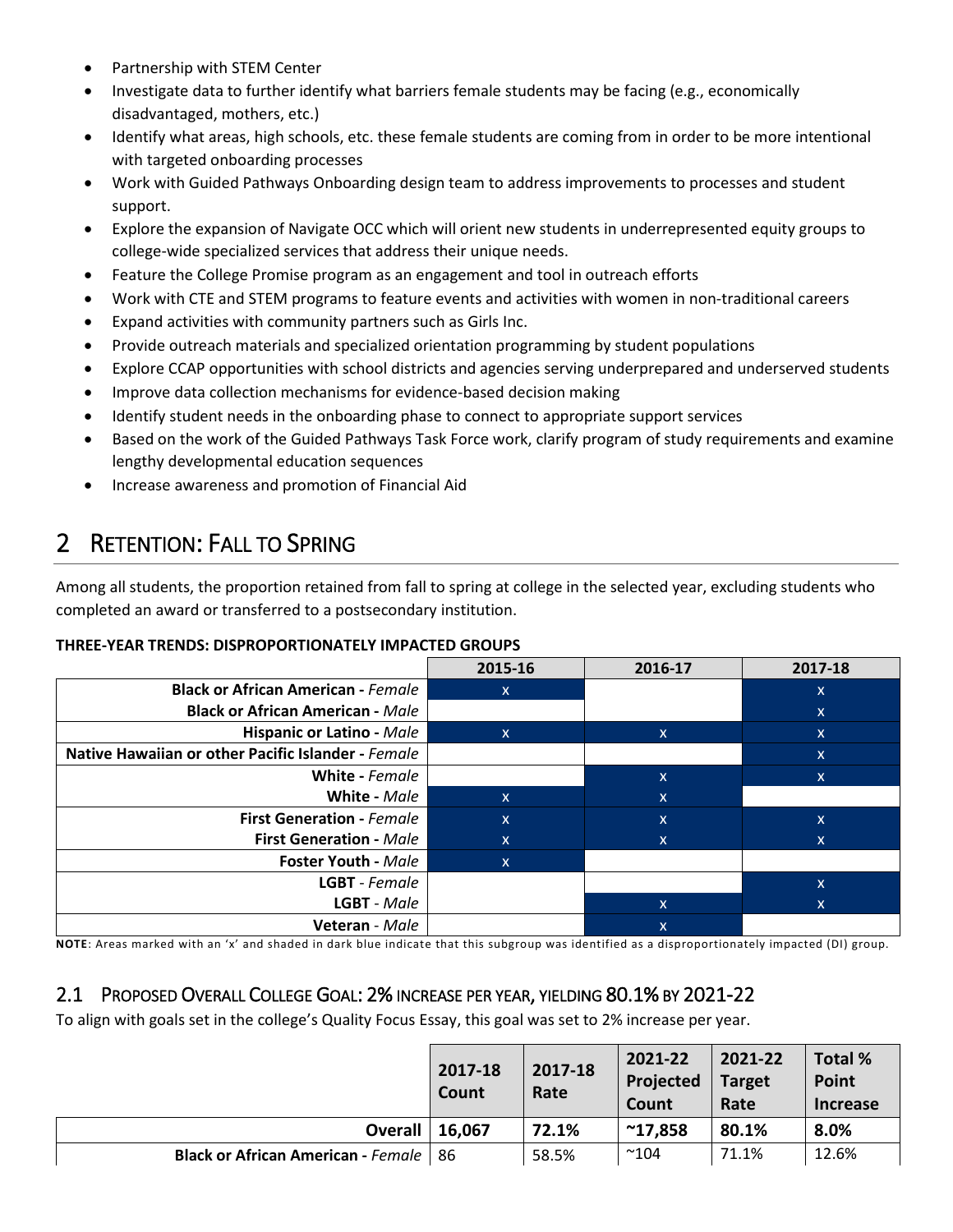| <b>Black or African American - Male</b>            | - 137 | 62.6% | $^{\sim}161$   | 73.5% | 11.0% |
|----------------------------------------------------|-------|-------|----------------|-------|-------|
| Hispanic or Latino - Male                          | 2.608 | 70.1% | $^{\sim}$ 2909 | 78.1% | 8.1%  |
| Native Hawaiian or other Pacific Islander - Female | -18   | 52.9% | $^{\sim}23$    | 67.7% | 14.8% |
| White - Female                                     | 2.301 | 69.1% | $^{\sim}$ 2584 | 77.6% | 8.5%  |
| <b>First Generation - Female</b>                   | 2.646 | 68.1% | $^{\sim}$ 2997 | 77.1% | 9.0%  |
| <b>First Generation - Male</b>                     | 2.511 | 68.8% | $^{\sim}2829$  | 77.5% | 8.7%  |
| <b>LGBT</b> - Female                               | 271   | 65.9% | $^{\sim}311$   | 75.6% | 9.6%  |
| <b>LGBT</b> - Male                                 | 218   | 65.3% | $^{\sim}$ 251  | 75.2% | 9.9%  |

# 2.2 RETENTION STRATEGIES:

- Work with Guided Pathways Intervention team to identify solutions by department area to address retention barriers
- In partnership with counseling division initiatives like Puente, CLEEO, Umoja, and TOP, identify and implement strategies for retention of African American and Hispanic/Latino students.
- Utilize predictive analytics technology to inform varying student nudge campaigns, early alert interventions, etc.
- Explore programmatic efforts over winter break to increase student engagement and sense of belonging on campus
- • Work to proactively manage student movement through the college and intervene in customized ways to reinforce persistence
- Use data from tools like CCSSE to inform student needs
- Work with first-year and cohort programs to anticipate barriers and plan effective strategies that connect students with just-in-time resources
- • Identify disparities among students participating in counseling intervention workshops required for students after their first semester on academic and/or progress probation.
- Partner with the PRESS Athletics program to provide tutoring, mentoring, and counseling services to athletes
- Assign Peer Mentors to connect regularly with students at risk of not persisting
- Engage incoming students with first-year experience activities like the Student Equity Summer Bridge to help navigate students for retention
- Work with academic programs to develop engagement opportunities like majors fairs
- Work closely with the institutional effectiveness to track student participation and experience
- Establish faculty professional development opportunities around campus services and resources
- Increase awareness and promotion of Financial Aid
- Explore the potential for a Campus Ambassadors program to train staff, faculty, students, and alumni on key campus resources
- • Reach out to community organizations to broaden support systems for our students including the National Pacific Islander Network
- • Work with institutional effectiveness and professional resources to create an equity "tool" to assess equity in event planning and execution
- •

# 3 TRANSFER TO 4-YEAR INSTITUTION

Among all students, the number who transferred to various types of postsecondary institutions (UC, CSU, private, and out-of-state.

#### **THREE-YEAR TRENDS: DISPROPORTIONATELY IMPACTED GROUPS**

| $-15$<br>201. | 1C<br>701 L<br>LO | $\overline{\phantom{a}}$<br>- |
|---------------|-------------------|-------------------------------|
|               |                   |                               |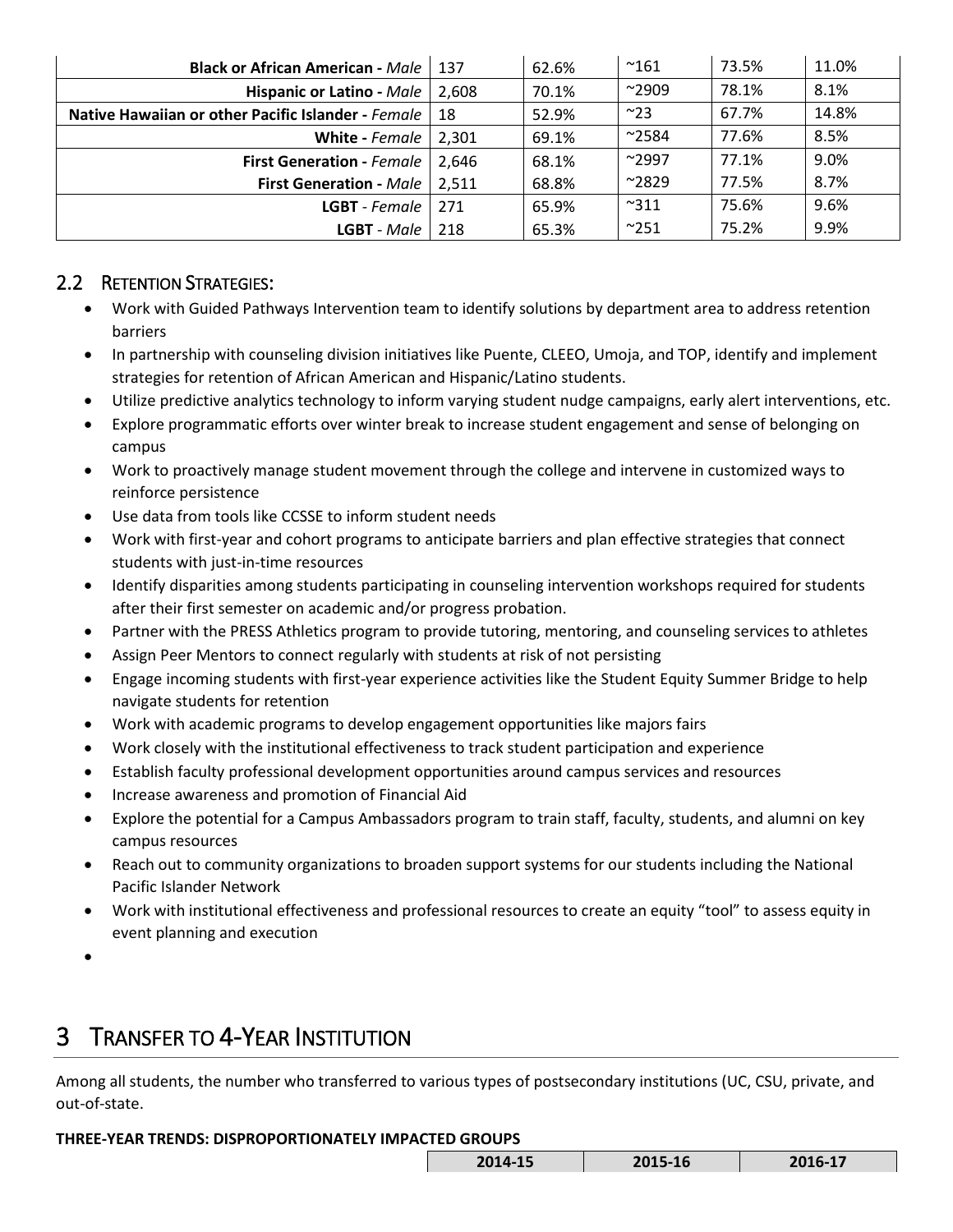| American Indian or Alaska Native - Female          | $\mathsf{X}$ | $\mathsf{x}$ |    |
|----------------------------------------------------|--------------|--------------|----|
| <b>Black or African American - Female</b>          | $\mathsf{X}$ | $\mathsf{x}$ | X. |
| <b>Hispanic or Latino - Male</b>                   | $\mathsf{X}$ | X            | X  |
| Filipino - Male                                    |              | X            |    |
| Native Hawaiian or other Pacific Islander - Female |              |              | X. |
| Some other race - Female                           | $\mathsf{X}$ | x            | x  |
| Some other race - Male                             | X.           | x            | x  |
| <b>First Generation - Female</b>                   |              |              | x  |
| <b>First Generation - Male</b>                     |              | $\mathsf{x}$ | X  |
| <b>Foster Youth - Female</b>                       | $\mathsf{x}$ |              |    |
| <b>LGBT</b> - Female                               | $\mathsf{X}$ | x            | X  |
| <b>LGBT</b> - Male                                 |              |              |    |

**NOTE**: Areas marked with an 'x' and shaded in dark blue indicate that this subgroup was identified as a disproportionately impacted (DI) group.

# 3.1 PROPOSED OVERALL COLLEGE GOAL: INCREASE TO 3,118 BY 2021-22

 To align with the Vision for Success, transfers to UC and CSU are targeted to increase to 2,511 by 2021-22, while transfers to private or out-of-state institutions (607) are targeted to remain stable in this time frame. Thus, the target total number of transfers to 4-year institution is 3,118 by 2021-22, a percentage change of 24.3%.

|                                                    | 2016-17 Count | 2021-22 Target<br>Count | <b>Total % Change</b> |
|----------------------------------------------------|---------------|-------------------------|-----------------------|
| <b>Overall</b>                                     | 2,509         | $^{\sim}3,118$          | 24.3%                 |
| <b>Black or African American - Female</b>          | 12            | $^{\sim}16$             | 31.3%                 |
| <b>Hispanic or Latino - Male</b>                   | 288           | $^{\sim}$ 374           | 30.0%                 |
| Native Hawaiian or other Pacific Islander - Female | 2             | $~^{\sim}3$             | 33.8%                 |
| Some other race - Female                           | 10            | $~^{\sim}$ 26           | 159.5%                |
| Some other race - Male                             | -15           | $~^{\sim}32$            | 114.2%                |
| <b>First Generation - Female</b>                   | 266           | $^{\sim}332$            | 24.9%                 |
| <b>First Generation - Male</b>                     | 239           | $^{\sim}301$            | 25.8%                 |
| <b>LGBT</b> - Female                               | 30            | $^{\sim}$ 40            | 33.3%                 |

 **NOTE**: The methodology in calculating the 2021-22 Target Rates for each disproportionately impacted equity group is pending confirmation by the California Chancellor's Office.

## 3.2 TRANSFER TO 4-YEAR INSTITUTION STRATEGIES

- Work through CCAP initiative to improve the high school-to-college pipeline
- Improve transfer tracking mechanisms
- Work with Guided Pathways Curriculum design team to improve number of students completing an award before transferring
- Provide professional development opportunities to faculty and staff on improving student engagement, success and transfer, particularly among underrepresented student groups
- Develop a research agenda to identify transfer barriers for Latino/a DSPS, and low-income students
- Offer specialized transfer workshops and transfer events for First Generation students, including visits to 4-year universities each semester
- Implement transfer college tours, which support disproportionately impacted students to participate in a tour to visit 4-year universities throughout the state.
- Provide materials and supplies to support in-reach and marketing to equity-identified groups.
- Work with Student Health Center to understand mental health barriers faced by disproportionately-impacted populations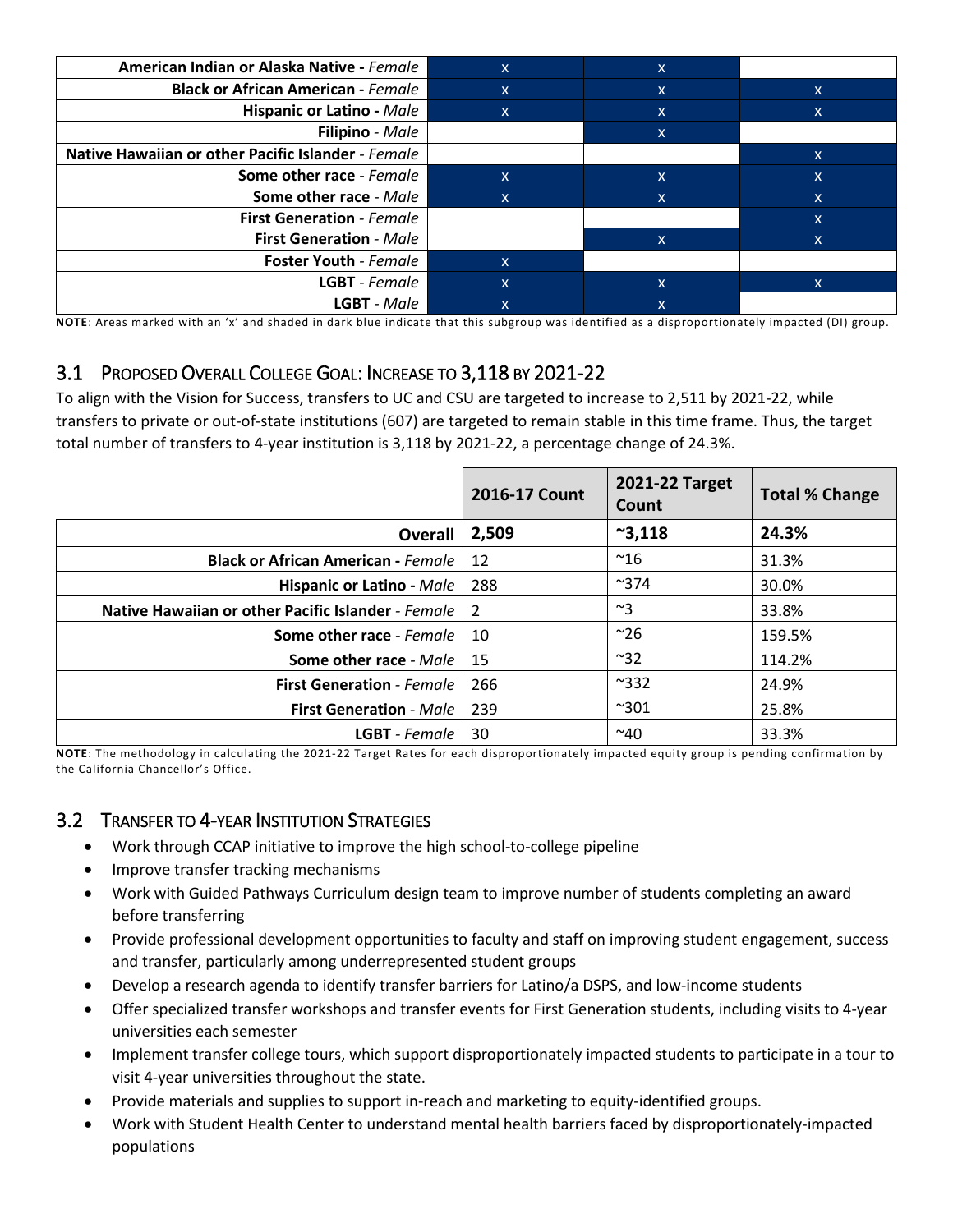- Work with the Transfer Center to explore transfer agreements with local UC's and CSU's
- Explore the development of a Summer Scholars Transfer Institute in partnership with local UC's and CSU's
- transfer awareness and connections with 4 year universities; the program will provide: faculty mentors, workshops, tours, panels and presentations, counseling, educational transfer planning, and early transfer • In partnership with the Counseling Division and the Student Success & Enrollment Committee, develop and implement a Transfer Academy for new students (from disproportionately impacted groups to enhance early awareness.

# 4 COMPLETION OF TRANSFER-LEVEL MATH & ENGLISH

 Among all students, the proportion who completed transfer-level math and English in their first academic year of credit enrollment within the district.

|                                                    | 2015-16      | 2016-17      | 2017-18      |
|----------------------------------------------------|--------------|--------------|--------------|
| American Indian or Alaska Native - Female          |              |              | $\mathsf{x}$ |
| American Indian or Alaska Native - Male            | $\mathsf{X}$ |              |              |
| <b>Black or African American - Female</b>          |              |              | $\mathsf{x}$ |
| <b>Black or African American - Male</b>            | $\mathsf{X}$ | $\mathsf{x}$ | $\mathsf{x}$ |
| Hispanic or Latino - Female                        | $\mathsf{x}$ | $\mathsf{x}$ | $\mathsf{x}$ |
| Hispanic or Latino - Male                          | X            | x            | $\mathsf{x}$ |
| More than one race - Male                          | $\mathsf{X}$ |              |              |
| Native Hawaiian or other Pacific Islander - Female | $\mathsf{X}$ | $\mathsf{X}$ | $\mathsf{x}$ |
| Native Hawaiian or other Pacific Islander - Male   | X            | X.           |              |
| White - Male                                       |              | $\mathsf{x}$ | $\mathsf{x}$ |
| <b>Disabled</b> - Female                           | $\mathsf{X}$ | $\mathsf{X}$ | $\mathsf{x}$ |
| Disabled - Male                                    |              | $\mathsf{X}$ | $\mathsf{x}$ |
| <b>First Generation - Female</b>                   | $\mathsf{X}$ | $\mathsf{X}$ | $\mathsf{x}$ |
| <b>First Generation - Male</b>                     | X            | $\mathsf{X}$ | $\mathsf{x}$ |
| <b>Foster Youth - Female</b>                       |              |              | $\mathsf{x}$ |
| <b>Foster Youth - Male</b>                         | $\mathsf{X}$ | $\mathsf{x}$ | $\mathsf{x}$ |
| LGBT - Female                                      |              | $\mathsf{x}$ | $\mathsf{x}$ |
| LGBT - Male                                        |              |              | $\mathsf{x}$ |
| Veteran - Female                                   | $\mathsf{x}$ | X            |              |
| Veteran - Male                                     | X            | x            | x            |

#### **THREE-YEAR TRENDS: DISPROPORTIONATELY IMPACTED GROUPS**

**NOTE**: Areas marked with an 'x' and shaded in dark blue indicate that this subgroup was identified as a disproportionately impacted (DI) group.

## 4.1 PROPOSED OVERALL COLLEGE GOAL: INCREASE TO 1,414 BY 2021-22

This goal doubles the number of students completing transfer-level math and English in their first year.

|                                               | 2017-18<br>Count | 2017-18<br>Rate | 2021-22<br>Projected<br>Count | 2021-22<br><b>Target</b><br>Rate | Total %<br>Point<br><b>Increase</b> |
|-----------------------------------------------|------------------|-----------------|-------------------------------|----------------------------------|-------------------------------------|
| <b>Overall</b>                                | 707              | 16.1%           | $^{\sim}$ 1.414               | 32.2%                            | 16.1%                               |
| American Indian or Alaska Native - Female   0 |                  | 0.0%            | $~\sim$ 1                     | 21.8%                            | 21.8%                               |
| <b>Black or African American - Female   1</b> |                  | 3.7%            | ~6                            | 24.0%                            | 20.3%                               |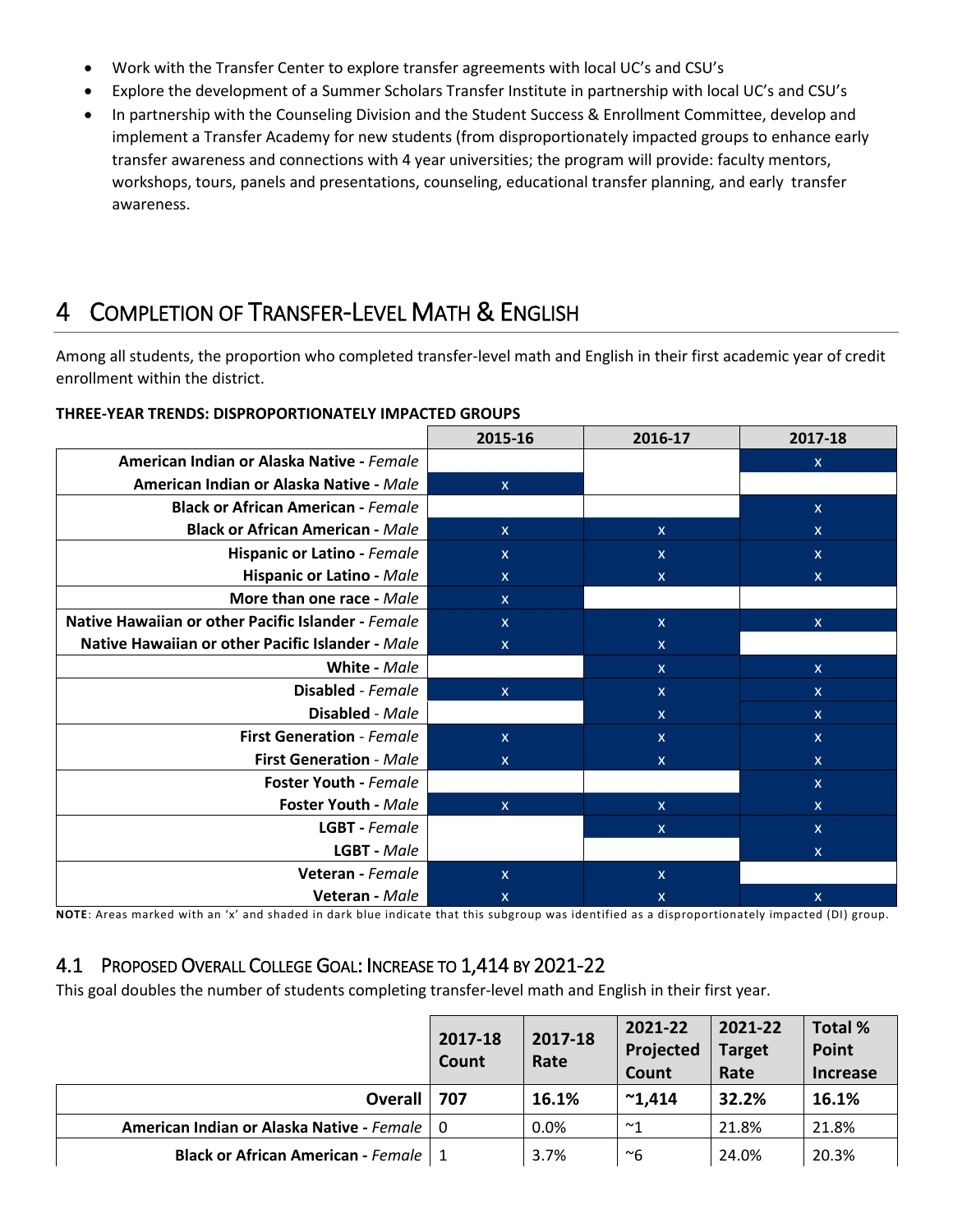|                                                    | 2017-18<br>Count | 2017-18<br>Rate | 2021-22<br>Projected<br>Count | 2021-22<br><b>Target</b><br>Rate | <b>Total %</b><br><b>Point</b><br><b>Increase</b> |
|----------------------------------------------------|------------------|-----------------|-------------------------------|----------------------------------|---------------------------------------------------|
| <b>Black or African American - Male</b>            | $\mathbf 0$      | 0.0%            | $^{\sim}$ 12                  | 21.8%                            | 21.8%                                             |
| Hispanic or Latino - Female                        | 77               | 9.1%            | $^{\sim}$ 237                 | 27.9%                            | 18.8%                                             |
| <b>Hispanic or Latino - Male</b>                   | 67               | 8.2%            | $^{\sim}$ 224                 | 27.4%                            | 19.2%                                             |
| Native Hawaiian or other Pacific Islander - Female | $\mathbf{0}$     | 0.0%            | $~^{\sim}1$                   | 21.8%                            | 21.8%                                             |
| White - Male                                       | 104              | 13.4%           | $^{\sim}233$                  | 30.0%                            | 16.6%                                             |
| Disabled - Female                                  | 1                | 1.8%            | $~^{\sim}$ 13                 | 22.9%                            | 21.1%                                             |
| Disabled - Male                                    | 4                | 5.2%            | $^{\sim}$ 19                  | 24.9%                            | 19.7%                                             |
| <b>First Generation - Female</b>                   | 111              | 12.4%           | $~^{\sim}$ 264                | 29.6%                            | 17.2%                                             |
| <b>First Generation - Male</b>                     | 103              | 11.4%           | $^{\sim}$ 264                 | 29.1%                            | 17.7%                                             |
| <b>Foster Youth - Female</b>                       | 0                | 0.0%            | $~\sim$ 4                     | 21.8%                            | 21.8%                                             |
| <b>Foster Youth - Male</b>                         | 1                | 4.5%            | $~\sim$ 5                     | 24.5%                            | 19.9%                                             |
| <b>LGBT</b> - Female                               | 5                | 5.9%            | ~22                           | 25.4%                            | 19.5%                                             |
| LGBT - Male                                        | 5                | 7.1%            | $^{\sim}18$                   | 26.1%                            | 18.9%                                             |
| Veteran - Male                                     | $\overline{2}$   | 4.9%            | $^{\sim}10$                   | 24.7%                            | 19.8%                                             |

# 4.2 TRANSFER-LEVEL MATH & ENGLISH COMPLETION STRATEGIES

- Leverage and support courses and services developed by the AB 705 English and Math workgroups
- Support embedded tutoring support courses
- Professional development for faculty and classified staff to promote equity-mindedness
- • Reach out to English and Math departments to identify barriers to student success and come up with targeted outreach ideas for these student populations, develop and implement new goals and activities based on results.
- • Work with the Academic Senate and the Curriculum Committee to develop and implement new goals and activities based on results.
- Coordinate with the Student Success Center to recruit, train, and hire tutors dedicated to working with students in Math and English courses
- sessions and supplemental instruction for Math courses. • Work with student support programs like EOPS, Umoja, and athletic programs to offer study-hall style tutoring
- Develop placement methods using high school metrics (MMP) to determine if students go into transfer level with no support, transfer level with some support, or transfer level with greater support.
- Develop co-curricular or imbedded classroom support corresponding to each support level.
- Develop revised and integrated skills (grammar/writing/reading) curriculum pathway for ESL culminating into transfer level English within six semesters
- • Develop guided self-assessment placement for students whose HS transcripts are not available or exceed 10 years from graduation.
- Collaborate with campus events like Science Night to feature underrepresented communities in STEM.

# 5 COMPLETION

Among all students, the number of students who earned credit certificate over 18 units, associate degree,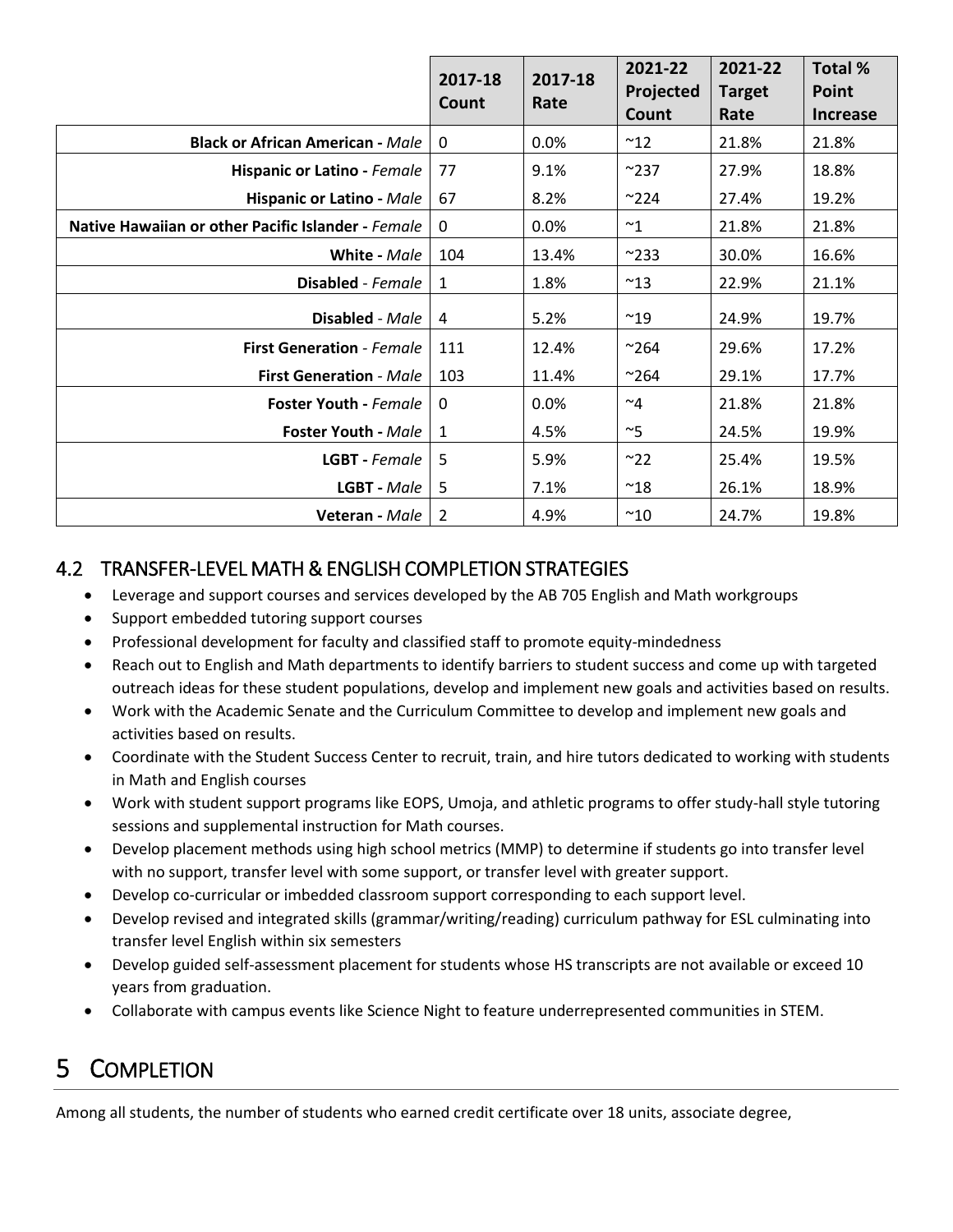#### **THREE-YEAR TRENDS: DISPROPORTIONATELY IMPACTED GROUPS**

|                                                    | 2015-16      | 2016-17      | 2017-18                   |
|----------------------------------------------------|--------------|--------------|---------------------------|
| American Indian or Alaska Native - Female          | X.           | X.           | X                         |
| American Indian or Alaska Native - Male            |              |              | X                         |
| <b>Black or African American - Female</b>          | X.           | X            | X                         |
| <b>Black or African American - Male</b>            | $\mathsf{x}$ | $\mathsf{x}$ | X                         |
| <b>Filipino</b> - Female                           |              |              | X                         |
| <b>Hispanic or Latino - Male</b>                   | $\mathsf{X}$ | $\mathsf{x}$ | X                         |
| Native Hawaiian or other Pacific Islander - Female | $\mathsf{x}$ |              | x                         |
| Native Hawaiian or other Pacific Islander - Male   | $\mathsf{X}$ |              |                           |
| Disabled - Male                                    | $\mathsf{X}$ |              |                           |
| <b>First Generation - Female</b>                   | $\mathsf{x}$ | $\mathsf{x}$ |                           |
| <b>First Generation - Male</b>                     | $\mathsf{x}$ | X            | $\mathsf{x}$              |
| <b>Foster Youth - Male</b>                         | $\mathsf{X}$ |              | $\boldsymbol{\mathsf{x}}$ |
| LGBT - Female                                      |              |              | X                         |
| <b>LGBT</b> - Male                                 | X.           | $\mathsf{x}$ | X                         |

**NOTE**: Areas marked with an 'x' and shaded in dark blue indicate that this subgroup was identified as a disproportionately impacted (DI) group.

## 5.1 PROPOSED OVERALL COLLEGE GOAL: INCREASE COUNT TO 2,810 BY 2021-22

To align with the Vision for Success goal, the target number for this measure is set to 2,810, which equals a percentage change of 18.2%.

|                                                    | 2016-17 Count | 2021-22 Target<br>Count | % Change |
|----------------------------------------------------|---------------|-------------------------|----------|
| <b>Overall</b>                                     | 2,378         | $^{\sim}2,810$          | 18.2%    |
| American Indian or Alaska Native - Female          |               | ~2                      | 64.9%    |
| American Indian or Alaska Native - Male            |               | $~^{\sim}$ 2            | 71.4%    |
| <b>Black or African American - Female  </b>        | -9            | $~^{\sim}$ 14           | 51.7%    |
| <b>Black or African American - Male  </b>          | 12            | $^{\sim}19$             | 55.2%    |
| <b>Filipino</b> - Female                           | -13           | $^{\sim}$ 16            | 23.3%    |
| <b>Hispanic or Latino - Male</b>                   | 306           | $^{\sim}370$            | 20.9%    |
| Native Hawaiian or other Pacific Islander - Female | 2             | $~^{\sim}3$             | 39.1%    |
| <b>First Generation - Male</b>                     | 253           | $^{\sim}329$            | 30.1%    |
| <b>Foster Youth - Male</b>                         | 8             | $^{\sim}12$             | 49.6%    |
| <b>LGBT</b> - Female                               | -33           | $~^{\sim}$ 42           | 26.2%    |
| $LGBT$ - Male $\parallel$                          | -18           | ~27                     | 50.1%    |

## 5.2 COMPLETION STRATEGIES

- Work with Institutional Effectiveness to investigate programs, services, majors, and activities representative of male students
- • Based on these results, work with department coordinators to determine student support services and instructional support necessary to increase male student degree and certificate completion rates
- Develop and implement new goals and activities based on results
- • Work with AIM and the Student Success Center to target male students on probation or disqualification and refer to academic support services like tutoring
- Work with Student Success Center to offer online tutoring services for ease of access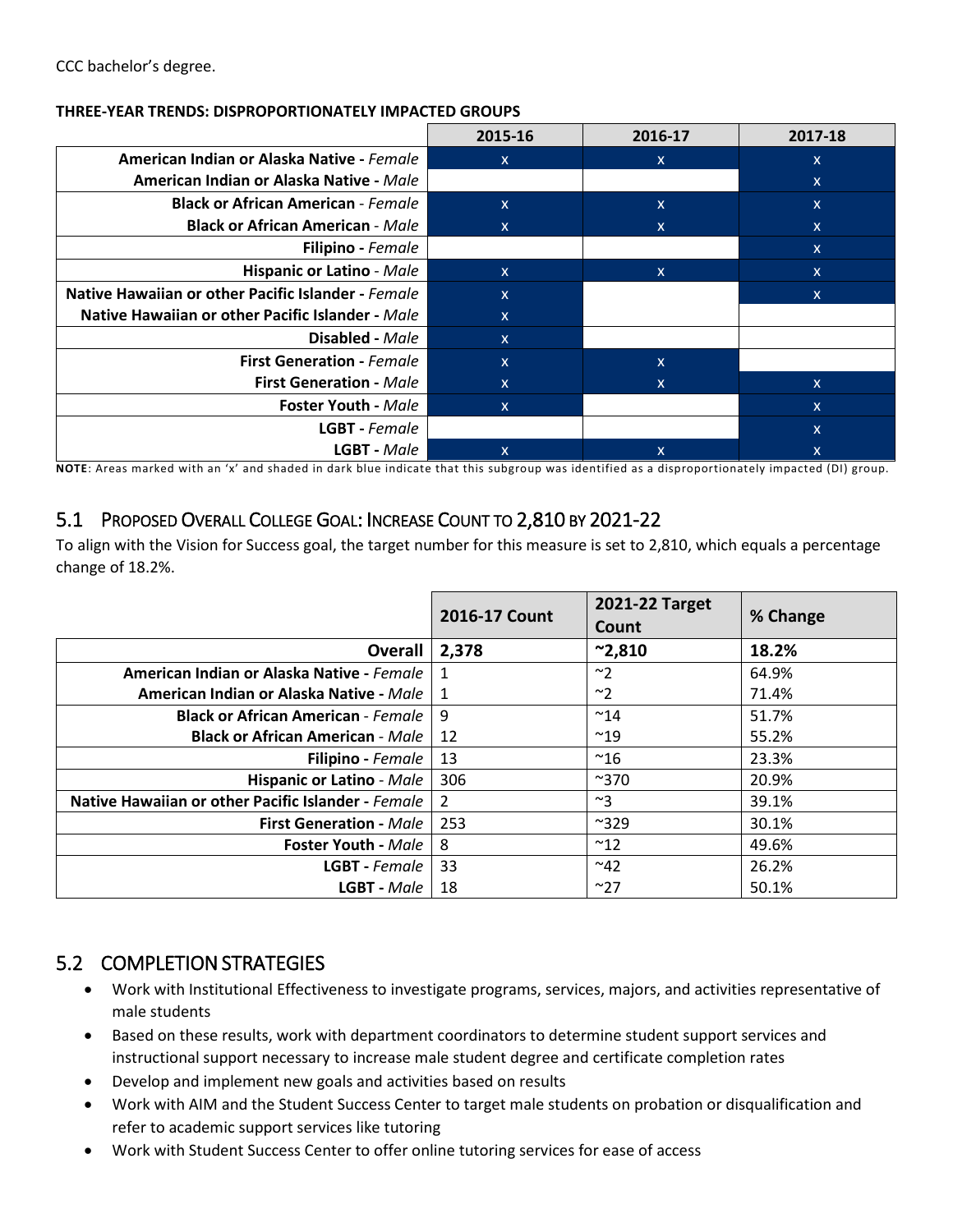- Provide professional development training for counselors in the effective use and integration of career and Labor Market information in helping students to develop informed goals for educational planning leading to degree completion.
- • Provide experiential learning opportunities such as service learning, internships, and volunteer experiences to students. Market these opportunities to disproportionately impacted students via Canvas.
- Conference for students to build academic self-confidence, self-efficacy, and sense of community. Target • Work with ASOCC to develop and implement Women and Men of Color sessions in the annual Leadership students from disproportionately impacted groups.
- Work with Admission and Records to send out pre-graduation letters to students who have completed 50-units; inform students of the process to petition for graduation and email them a link to the graduation video; provide degree audit workshops prior to the start of each registration period.
- • Develop an online "Student Success Guide" that includes information about all of the campus resources and support services. Encourage to faculty to make available to all classes via Canva.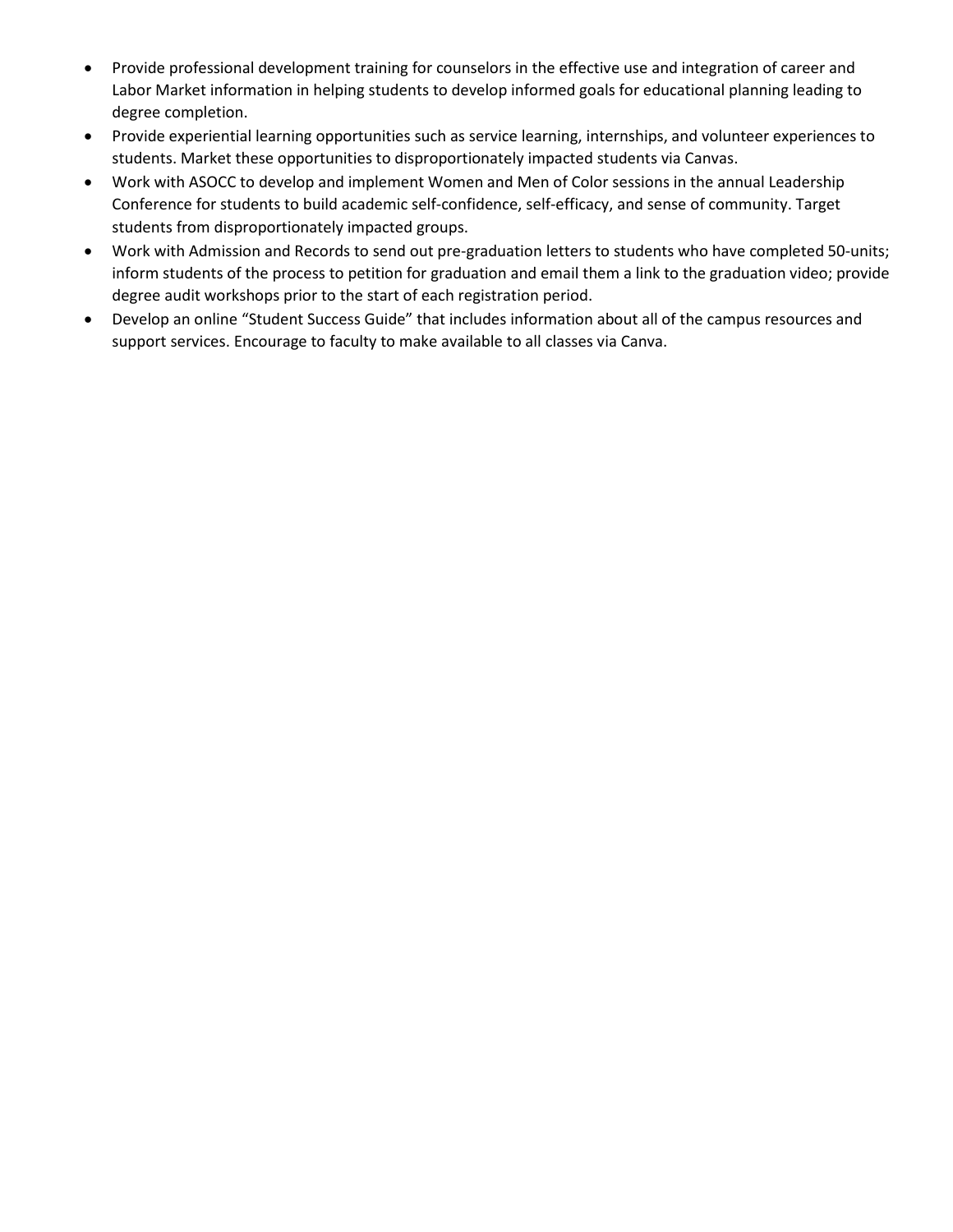1. Outline a process and schedule for evaluating the progress made toward meeting your student equity goals.

 campus departments' Program Review. The 2016-21 Educational Master Plan includes in its goals Orange Coast College will plan to crosswalk ways to integrate equity data analysis and planning into the creation of equitable access through effective and innovative pathways and programs that result in increased student success, with an objective to increase completion rates for students from diverse social and academic backgrounds and eliminate academic achievement gaps. Departments will be guided to develop Program Reviews with strong equity analysis and clear plans to increase equity for target populations experiencing disproportionate impact.

 The Student Equity Planning Committee will meet at least twice a year during all other years, in outlined activities, and whether these activities continue to serve our equity goals. Annual updates Committee, College Council, Student Senate, and the Classified Senate. order to evaluate and record whether the program is making significant progress towards the will be presented to campus committees including Academic Senate, Enrollment Management

2. How will your college ensure coordination across student equity-related categorical programs or campus-based programs?

 support services. The college will update and use the Student Equity, Guided Pathways, and Vision for Success crosswalk, which demonstrates where the core services from each program and its goals intersect with campus goals and the mission of campus committees, particularly the Enrollment programs are meeting their goals. Student Equity and Achievement Program will work together with constituent groups such as the Academic Senate and Enrollment Management and Student Success opportunity to innovate and affect change. Orange Coast College will use its strong culture of participatory governance, where many collaborative committees provide constituent groups an opportunity to plan, provide feedback, and enact initiatives to support student success, to integrate matriculation, instruction, and student Management and Student Success Committee, and the district-wide strategic plan, to ensure the Committee to develop aligned funding applications in order to better provide faculty and staff an

 succeed in the transfer courses. Additionally, the Academic Improvement Movement (AIM), a program is to align support services with categorical programs (EOPS/Guardian Scholars Program). The early alert will be part of the college's ongoing efforts, including the expansion of Supplemental The college is also expanding its coordination of services to students who require additional support with college-level English and Math courses. Support courses are being developed to help students program that supports students placed on academic/progress probation and who have been disqualified, will expand the early alert system. In addition to providing workshops and counseling services, the AIM team, which includes a retention specialist and a retention counselor, will work closely with faculty to identify and engage students with timely support. An overarching goal of the